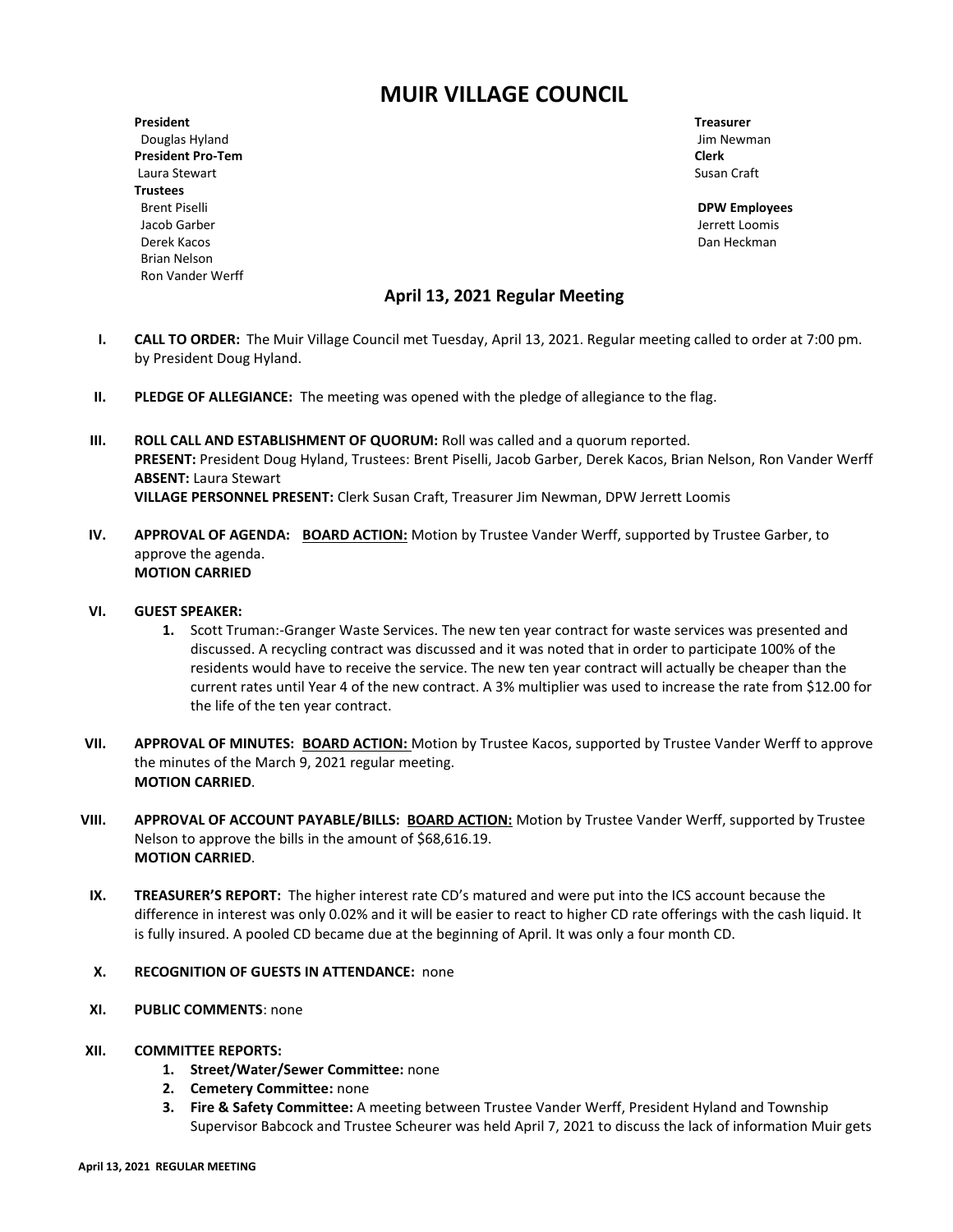regarding the shared Fire Department. Supervisor Babcock said that all equipment and gear is supplied by the Township and the villages do not need to supplement. Many questions were brought up on both sides that the Township is going to research. Trustee Scheurer said that he has wanted a Fire Board for years and all parties agreed that it would be a good idea to have a board with a representative from all three towns and one from the township. More communication will be forthcoming.

- **4. Finance/Personnel Committee: BOARD ACTION:** Motion by Trustee Kacos, supported by Trustee Vander Werff to accept the Third Quarter Budget Amendments as presented. **MOTION CARRIED**
- **5. Ordinance Committee:** Trustee Vander Werff reported that blight letters were sent out to some of the unoccupied building owners. An email was received from the owner of 136 E Railroad saying the village had no rights, which was in turn forwarded to the attorney. The village attorney replied that the letter sent was sufficient notice under our ordinance. The attorney will be consulted as to the next legal step. No answer was received from three of the owners, the fourth owner started work on his place on Maple St. last weekend.

Regarding the Arthurburg fines, an attorney for the ex-husband of 400 Arthurburg called requesting the fines be lowered so that the divorce could proceed with split costs. Council denied this request because things had been going on for over a year and the plaintiff's were not answering calls plus the place was still a mess.

## **6. Parks & Recreation Committee:** none

#### **XIII. BUSINESS TO DISCUSS:**

## **1. Building Remodel Items:**

**BOARD ACTION:** Motion by Trustee Kacos, supported by Trustee Vander Werff to accept the bid from River City Carpet for \$12,392.93 for carpet and vinyl plank, materials and install, in the community room and the front office.

#### **MOTION CARRIED**

**BOARD ACTION:** Motion by Trustee Vander Werff supported by Trustee Kacos to approve an allowance of \$15,000 from the Building account for the remaining incidentals of the remodel project including minor plumbing, wall covering, hallway interior panelling and new doors for the bathroom, plus concrete outside. **MOTION CARRIED**

## **2. Granger Ten Year Trash Contract:**

**BOARD ACTION**: Motion by Trustee Kacos, supported by Trustee Vander Werff to accept the bid from Granger Waste Services for a Ten-Year Contract for waste collection services.

#### **Roll Call Vote**:

Ayes: Trustees Piselli, Vander Werff, Garber, Nelson, Kacos, President Hyland Nays: none Absent: Trustee Stewart **MOTION CARRIED**

#### **XIV. TABLED ITEMS:**

**1. Proposed Animal Ordinance**: Move forward next month even without Lake Odessa's ordinance.

## **2. BS&A Cemetery software:**

**BOARD ACTION:** Motion by Trustee Vander Werff supported by Trustee Kacos to approve the purchase of BS&A Cemetery software for a bid of \$3,835.00

## **MOTION CARRIED**

**\*Note:** Trustee Kacos had to leave the meeting.

#### **XV. DPW REPORT:**

## **1.** Roof bid:

**BOARD ACTION**: Motion by Trustee Vander Werff, supported by Trustee Piselli to accept the bid from Schrocks for the installation of steel roofing material on both DPW garages for a quoted cost of \$17,500, using funds from the Building Fund proceeds of the Community Center sale.

#### **Roll Call Vote**:

Ayes: Trustees Vander Werff, Garber, Nelson, Piselli, President Hyland Nays: none

Absent: Trustees Stewart, Kacos